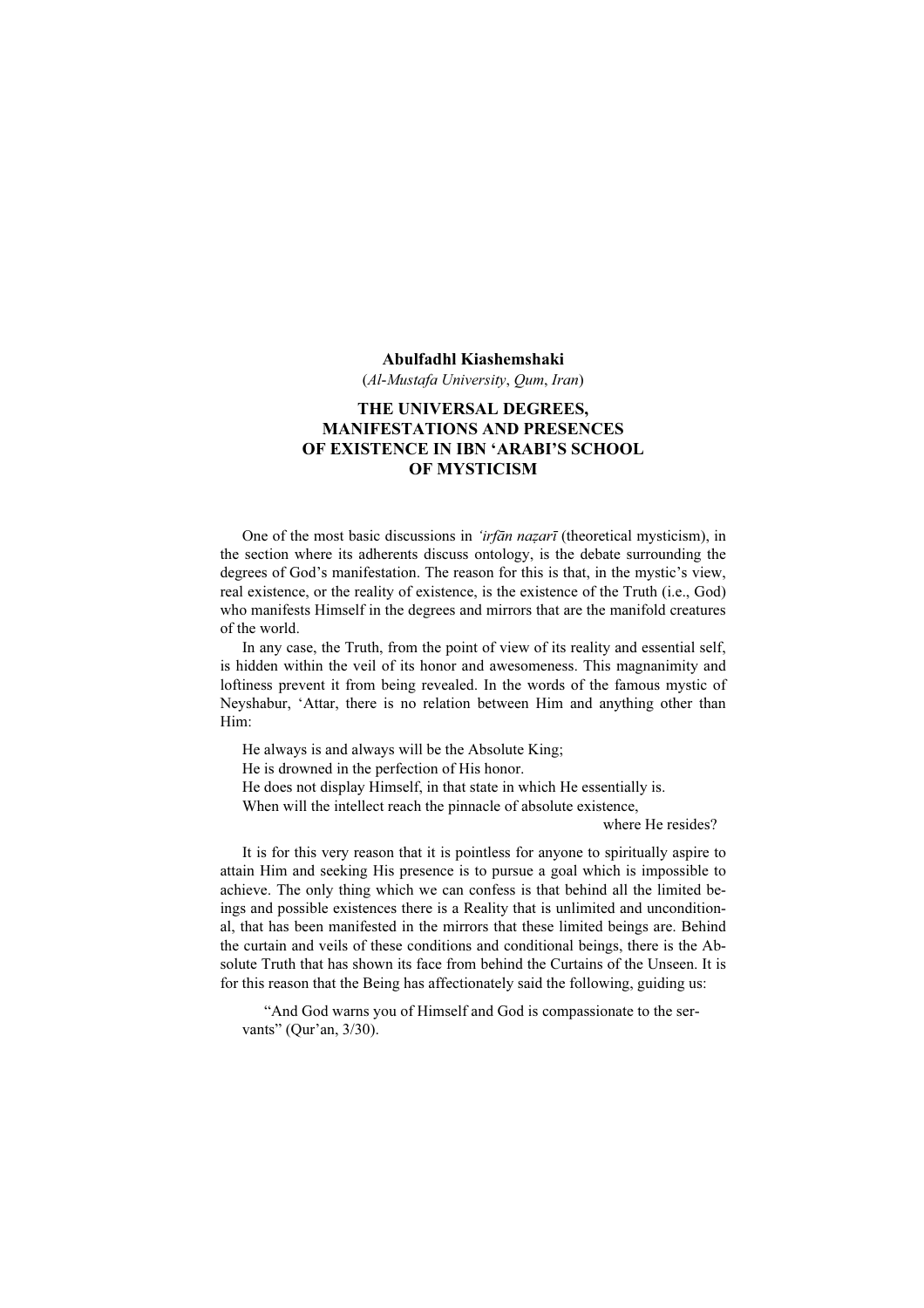In this way, with His infinite compassion God has denied creatures permission to seek that which is impossible to attain.

But this absolute and hidden being reveals itself from the point of view of His manifestation and descent into the various degrees and levels of His Names and Attributes that serve as mirrors reflecting His infinite exquisiteness. These [names and attributes] are the archetypes of the possible beings. In the wake of this manifestation, the Truth acquires certain properties that lay the ground for knowledge of Him. Everything that is said about the reality of the Truth must eventually go back to these limitations. It explains that which is unlimited and unconditional in the guise and behind the veils of that which is limited. The reason for this is that we cannot find a language that can adequately convey the reality of the hidden persona of the Truth. Nor can we find speech that properly expands on what is found there. Rather, speaking about that station and level only increases its ambiguity and elusiveness.

## I. The Explanation of the Degrees and Levels of Existence in the Words of the Great Master, Sadr ad-Din Qunawi

In his book Nafaḥāt, the Great Master, Sadr ad-Din Qunawi, states that there are five general levels or mirrors of existence which he describes with the term, "the Five Divine Presences." He states that the Truth in an Honorable Mystic Vision made him realize that the principal degrees of existence can be summed up in the "Five Divine Presences":

"The first is the Presence of the Absolute Hiddenness which comprises the Names and Attributes of God, the Archetypes of Possible Beings, immaterial meanings and Manifestations of His Knowledge.

The Second, which stands exactly opposite to the Presence of the Absolute Hiddenness, is the Presence of Absolute Witnessing and that of sense perception, manifestation and revelation.

The Third is the Middle Presence that is a combination and isthmus between the two sides that are the Absolute Hiddenness and the Absolute Witnessing. This Presence is solely relegated to the All-Encompassing Being, that is, the Perfect Man.

The Fourth is the Presence of the Spirits, the Greatest Spirit and the Words of the High Pen. This stands between the Absolute Hiddenness and the All-Encompassing Being.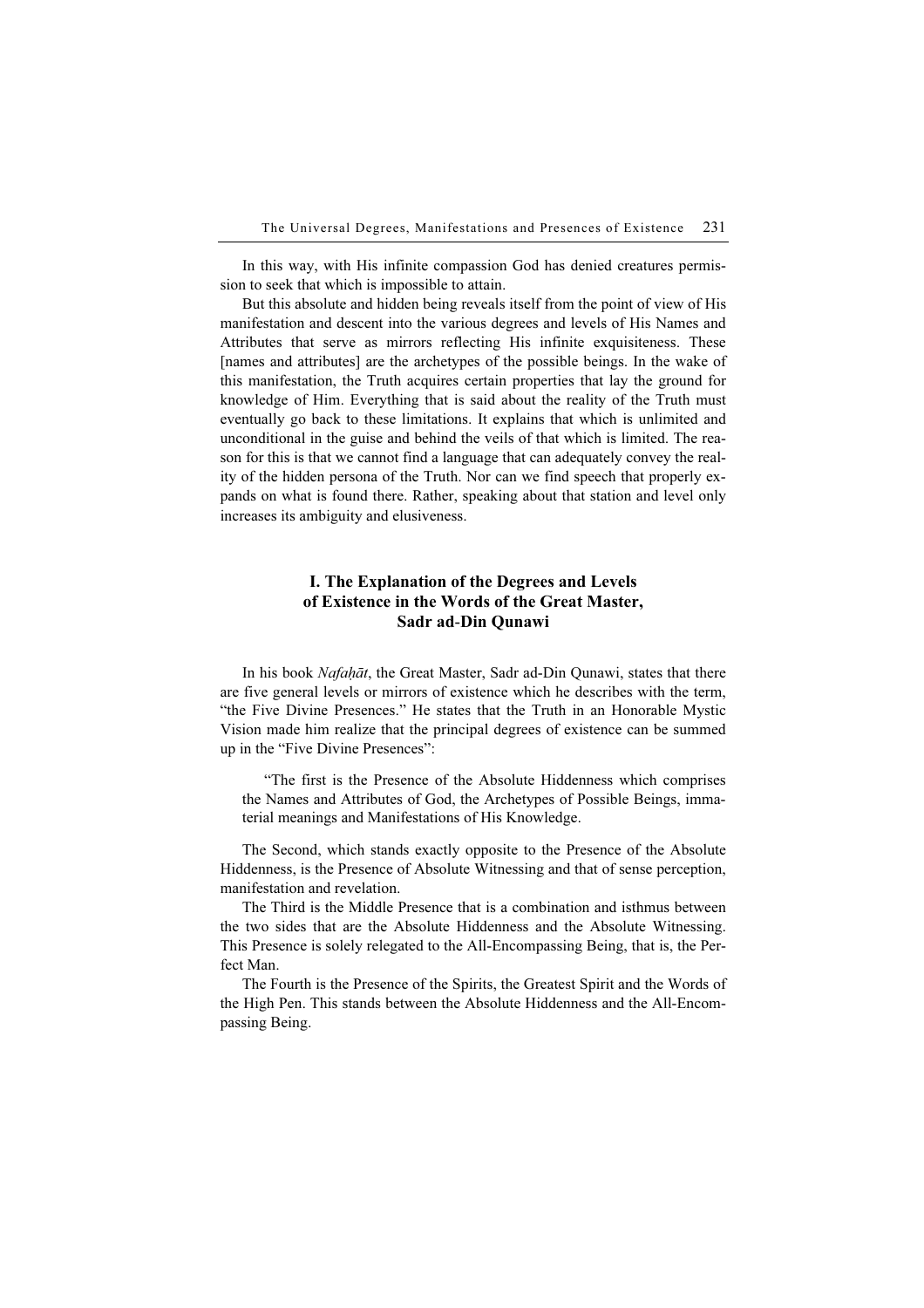The Fifth is the Presence of the Imaginal Realm that is the place of the Divine Scriptures that stem from the Universal Book of the Lord."<sup>1</sup>

The words of this perfect mystic are explained as follows: even though in existence there cannot be found more than one being, which is nothing other than the existence of the Truth, and even though it is only He who is pure existence, this existence still has manifestations in the levels, degrees and stations of existence. The particulars and extensions of these manifestations are unlimited and uncountable but at the same time they are limited to five Universal Presences. As a result, the universal realms will also be five in number. The word "Presence" implies the presence and manifestation of the Truth in its receptacles and the term "world" ('ālam) means a manifestation and specific degree of the reality of the Truth's existence which is present and apparent. Imam Khomeini says the following in his marginal notes on the  $Fus\bar{u}s$  al-Hikam:

"The Five Divine Presences have been named 'Presences' since they are present in the manifestations of God and because the manifestations are reciprocally in their presence. This is because the worlds are in the presence of the Lord and it is for this very reason that the Essence of the Truth, from the point of view of itself, is not named a Presence, since it does not manifest itself or make itself present in a presence or a manifestation."<sup>2</sup>

We can conclude from this explanation that counting the Essence, "the Most Hidden of the Hidden," "the Eastern Phoenix," and the station of "That which has no name or sign" as one of the Presences is not correct. This is a matter that has also been mentioned by the commentator on the Introduction of Qaysari to the  $F \omega_s \bar{u}_s$ .<sup>3</sup> The reason for this is that, in the view of Imam Khomeini, the level of the Essence is absolutely hidden and cannot be truly regarded as a Presence.

Therefore, the realm of the Kingdom or *Nāsūt* (the Corporeal Realm) is a manifestation of the Realm of *Malakūt* and the World of Absolute Imagination. This realm, in turn, is a manifestation of the Realm of *Jabarūt* (the Kingdom of Spiritual Power) which is the realm of immaterial beings. Now, this realm is the manifestation of the Archetypes, which, in a way, are the manifestations of the Divine Names existing in the Presence that is unity. The Presence that is Unity is the manifestation of the Presence of Singularity.<sup>4</sup>

Keeping in mind what Qaysari has stated in his commentary on the Fuṣūṣ, we can conclude that the term "Presence," according to him, is, in reality, exactly

<sup>&</sup>lt;sup>1</sup> *Sadr al-Dīn al-Qūnawī*. "Miftāḥ ghayb al-jam' wa 'l-wujūd," in Shams al-Dīn Ibn Ḥamza al-Fanārī. Miṣbāḥ al-uns bayna 'l-ma'qūl wa 'l-mashhūd. Ed. M. Khājavī. Tehrān: Intishārāt-i

 $^{2}$  Imām Khumaynī. At-Ta'līqāt 'alā Sharḥ Fuṣūṣ al-Ḥikam wa Miṣbāḥ al-Uns. Tehrān: Mu'assisa-i pāsdār-i islām, 1410 L.H. P. 31.

 $\delta$  Dāwūd al-Qaysarī. Sharh Fuṣūṣ al-Ḥikam. Ed., with the introduction by Seyyid Jalāl ad-Dīn Āshtiyānī. Tehrān: Intishārāt-i 'ilmī wa farhanghī, 1375 S.H. P. 450. <sup>4</sup>

 $<sup>4</sup>$  Ibid. P. 38.</sup>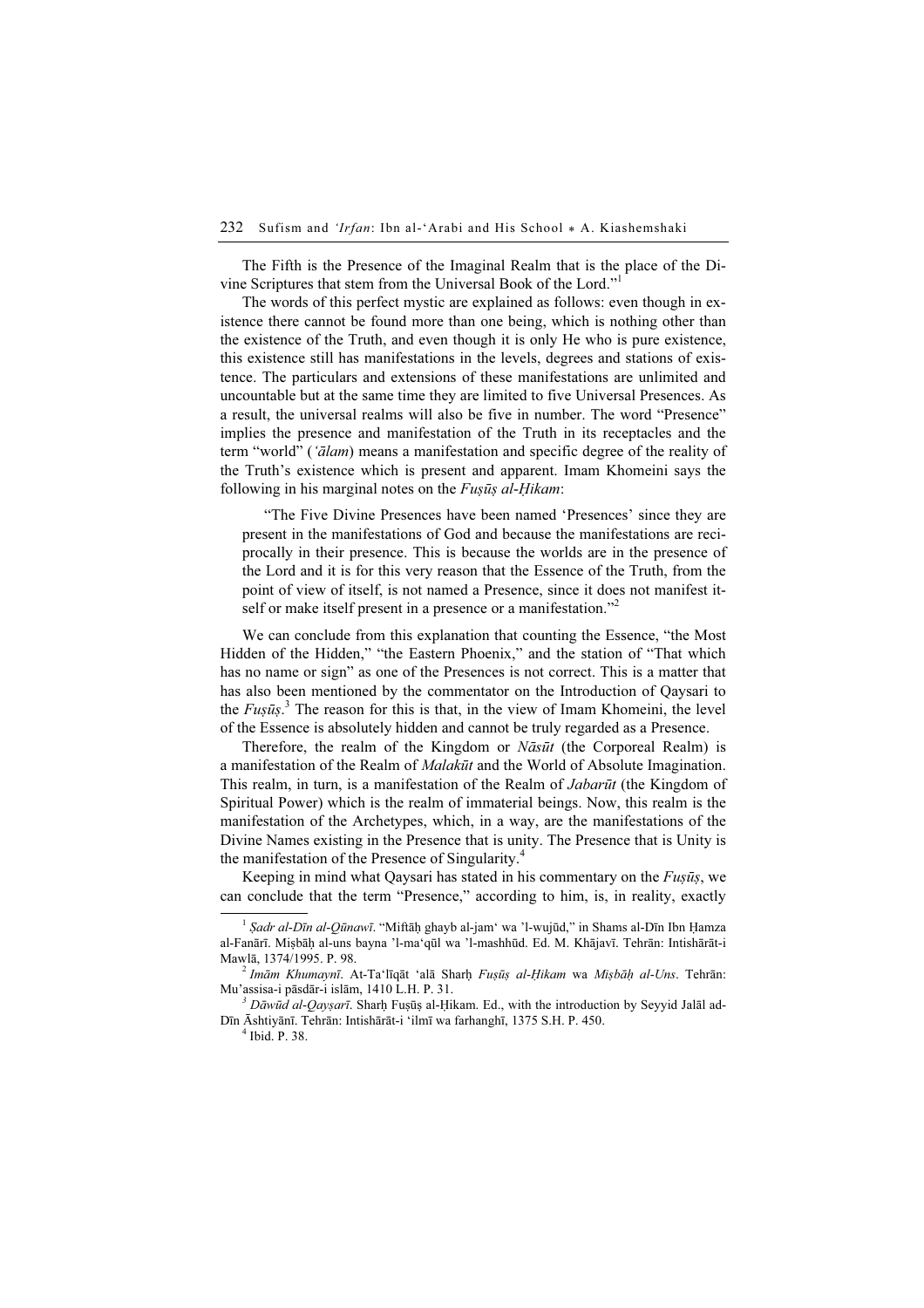what Qunawi has stated in his *Nafahāt*. There is, however, a divergence between the two. That difference is that, according to Qunawi, "the Presence of Absolute Hiddenness" is "the Presence of Unity" that encompasses the Names, Attributes and Archetypes of Beings. On the other hand, according to Qaysari, this station only comprises within itself the Archetypes, without enveloping the Names and Attributes. Sometimes this station is referred to by the term "the World of Meanings" or "the World of Depiction."

### II. The Five Divine Presences in the Words of the Perfect Saint, Sa'id ad-Din Farghani

The Perfect Saint, Farghani, in his Persian commentary on the Ta'iyyah of Ibn Farid, has also walked along the same lines with the difference that he considers the Presence of the Absolute Hiddenness to comprise the two stations of Unity and Oneness, or the First and Second Individuations. This great mystic writes the following in Mashāriq ad-Darārī:

"The first (of the Divine Presences) is called the 'Presence and Station of Hiddenness and Meanings.' This is the Presence of the Essence [, considered together] with the first and second manifestation and individuation and whatever is encompassed by those two, first, of the aspects and viewpoints of the first [manifestation ?], and, second, of the realities of the Divine and the world.

The second Presence, which stands opposite the first, is the station of Witnessing and sensible beings. This spreads from the Throne of the Merciful to the World of Dust and encompasses everything that lies between the two. It comprises the forms of every genus, species and individual of this Universe.

The third, which comes after the station of the Hidden, in descending order, is the station of Spirits.

The fourth, which follows the realm of sensible in ascending order, is the Imaginal Realm or the Separated Imagination.

The fifth, which encompasses all these stations, if considered in detail, is the reality of this world and, if taken concisely, the elemental form of the human being." $5$ 

The aforementioned saint, in his Arabic commentary on the  $T\bar{a}$ 'iyyah, entitled Muntahā al-Madārik, has limited the Universal Degrees to five and has made the Perfect Man the sixth of these, which is "the Presence of Encompassment." He states:

"The Universal Presences are five. Two of these are related to the Truth. The other three degrees are related to the world and existence. The sixth of these comprises all of them.

 $5$  Sa'īd al-Dīn Farghānī. Mashāriq al-darārī. Ed. S.J. Āshtiyānī.  $2<sup>nd</sup>$  edition. Qum: Markaz-i intishārāt-i daftar-i tablīghāt-i islāmī ḥawza-i 'ilmī-i Qum, 1379/2000. P. 144.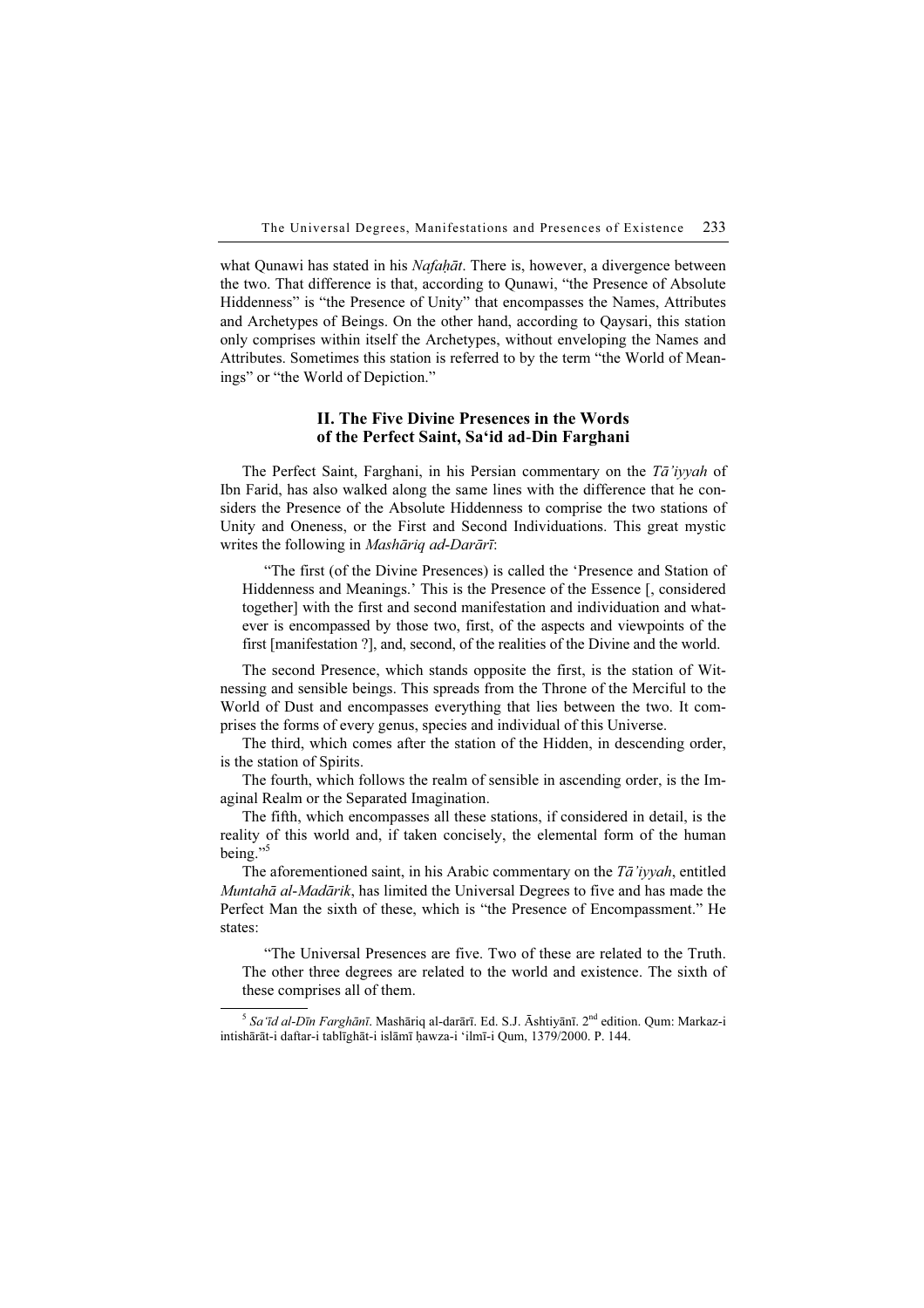In order to explain, since these aforementioned stations are the manifestations and theophanies of the Truth, they cannot be other than the following: either they are manifestations and theophanies that are only manifest to the Truth itself and not apparent to the possible beings or they are manifestations that are manifest both to the Truth and to the possible beings…"<sup>6</sup>

We can conclude from everything that this great mystic has stated that the Five Divine Presences are the following:

1) The first is the primary level of the Hidden. This is nothing other than the First Individuation and the Presence of the All-Encompassing Simplicity.

2) The second is the second station of the Hidden, which is nothing other than the Second Individuation and the World of Meanings (the Archetypes). This is called "the Presence of Unity." Together, these two stations of the Hidden are called "the Presence of Lāhūt."

3) The third is the station of the Spirits which is called "the Presence of the Jabarūt" (the Presence of Spiritual Power) or the World of Intellects.

4) The fourth is the station of the Imaginal Realm, which is known as "the Presence of the *Malakūt*" and the World of Souls.

5) The fifth is the station of sensible beings and the Realm of Absolute Witnessing, that is, the world of bodies. This is known as the realm of  $N\bar{a}s\bar{u}t$ (the Corporeal World).

6) The sixth is the existence that encompasses all the other realms. It is the Perfect Man who holds within his being all other Divine Presences. Of course, he possesses in a concise manner what they possess in detail. It is for this very reason that he is also called "the Great Universe."

It could be said that what Farghani has stated in the Mashāriq is exactly what he says in the Muntahā al-madārik, with the difference that in the former the two stations of the Hidden were combined in one station. It is for this reason that the universal and general degrees of existence are five.

### III. The Five Divine Presences in the View of the Perfect Saint, 'Abd ar-Razzaq Kashani

The Perfect Saint, Kamal ad-Din Kashani, states in his book on Sufi Terminology that there are five universal Appearances (*majālī*) or Dawns (*matāli*<sup>'</sup>), in which the Sun of God's existence rises, whereas there are six general Stations. It

 $6$  Sa'īd al-Dīn Farghānī. Muntahā al-madārik. Ed. Wisām al-Khiṭāwī. 2 vols. Qum: Eshraq, 1386 S.H. Vol. I. P. 70. Cf. 'Abd al-Raḥmān Jāmī. Naqd al-nuṣūṣ fī sharḥ Naqsh al-fuṣūṣ. Ed. W.C. Chittick. 2nd edition. Tehrān: Mu'assisa-i pazhūhishī ḥikmat wa falsafa-i Īrān, 1381 S.H. P. 30–31.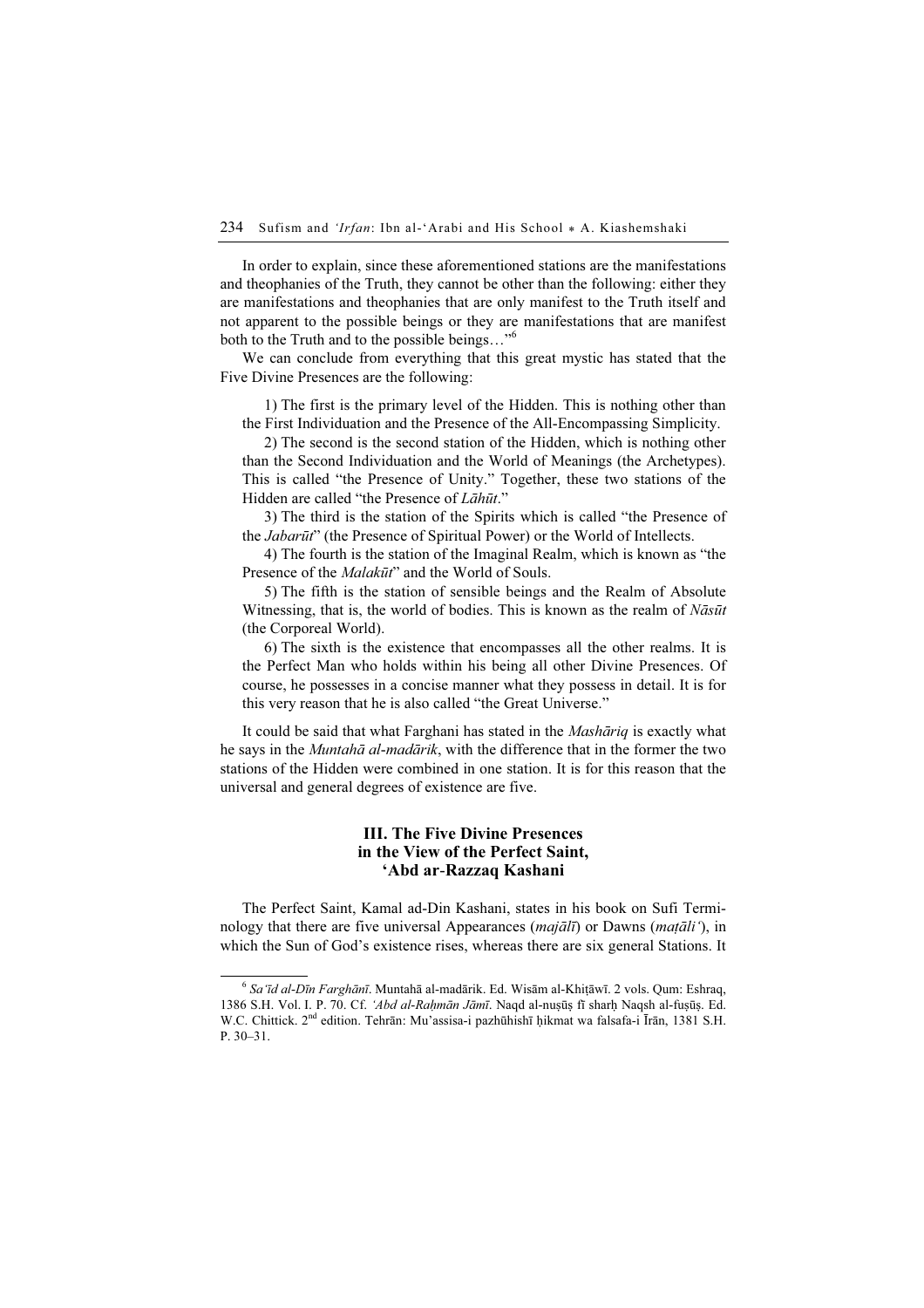is for this reason that he has placed a difference between what he terms Appearance and what he calls Station. He believes that Station is a term that is more general than Appearance. The apparent meaning of this is that the term Appearance is the very thing that has been named Presence in the Five Divine Presences. This Presence signifies and necessitates the presence, manifestation and theophany of the Truth. This is different from the term "station," which encompasses both that and the station of existence that is not apparent and not manifest.

While explaining the terms<sup>7</sup> "The Universal Appearances" (majālī), "Dawns"  $(mat\tilde{a}li')$  and "Seats" (*munass* $\tilde{a}t$ ), he says the following:

"These are the manifestations of the Keys of the Unseen. It is for these 'keys' that the locks of the closed doors of existence, in between the two names of the Hidden and the Apparent, have been opened. These appearances are of five kinds:

The first is the appearance of the Unitary Essence and the Reality of Encompassment and the station of 'or even closer' and the 'Major Disaster'  $(t\bar{a}mnat\ al-kubr\bar{a})$  and the Reality of Realities. This is the goal of the goals of spiritual ascent.

The second is the appearance of the first Isthmus that is the border between the two seas and the station of 'the Two Bows,' and is the Presence which encompasses all Divine Names.

The third is the appearance of the world of *Jabarūt* (the Realm of Spiritual Power) and the unveiling and revelation of the Pure Spirits.

The fourth is the appearance of the *Malakūt* (the Spiritual Kingdom) and the Heavenly Leaders and the  $\bar{U}lu$  'l-Amr ('Those who carry out the Divine Command'). These are the beings that exist in the realm of Divine Lordship.

The fifth is the appearance of the *Mulk* (the World, that is, the Kingdom). This is manifest through sensible forms and also the wonderful beings of the 'Alam al-Mithāl (Imaginal World). These are the beings who govern the realm of material existence in the lowest world."<sup>8</sup>

In our view, we can interpret what has just been stated about the Appearances and Presences to mean exactly what the first commentator said in his Arabic commentary on the Ta'iyyah. This is because the Appearance of the Divine Essence is the First Individuation, while the station of 'the two bows' is the Second Individuation.

The Perfect Master, Kashani, in his Ișțilāḥāt al-șūfiyya, has stated the following in his explanation of the term "the Universal Degrees" (marātib kulliyya):

"There are six degrees: The first is the degree of the One Essence. The second is the station of the Divine Presence or Presence of Oneness. The

 $\frac{7}{7}$  Note that this is a compound but single term (the editor's note).

<sup>8 &#</sup>x27;Abd al-Razzāq al-Kāshānī. Iṣṭilāḥāt al-ṣūfiyya. Ed. M. Hādīzāde. Tehrān: Ḥikmat, 1381 S.H. P. 53.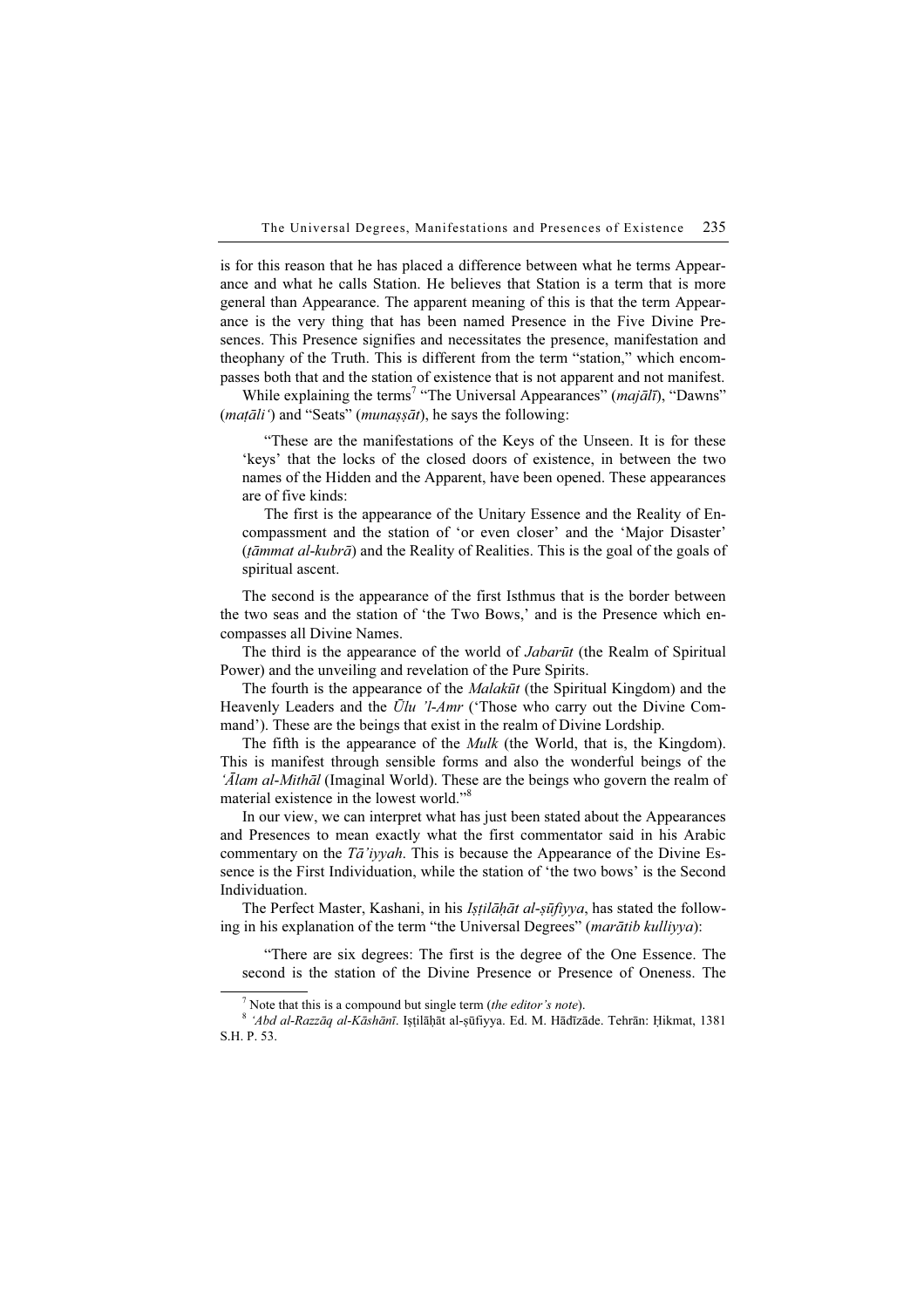third is the station of the immaterial spirits. The fourth is the station of the operative souls. This is the Imaginal Realm or the Malakūt (the Realm of Spiritual Kingdom). The fifth is the Kingdom and the Station of Witnessing. The sixth is the station of the All-Encompassing Being and the Perfect Man that is the Theophany of all of these various levels and the form in which they all come together … the rest of the stations are manifestations of Man, whether those be stations that are hidden or those that are apparent. And there is no being in which the Unity of the Essence is manifest other than the Perfect Man." $9$ 

Kashani also says the following in this book:

"The word *Ahad* ('the One') is a name designated to refer to the Essence in the aspect that negates the multiplicity of the Names and Attributes, as well as [the multiplicity of] the relations that these Names and Attributes have with the creatures and also the conditions that limit them. Also, the term 'Oneness' (ahadiyya) is used to refer to the Essence when the aforementioned multiplicity is subtracted from it. What is more, the term 'the Oneness that Encompasses' (*ahadiyyat al-jam* ) means the Essence 'qua essence' without taking into consideration whether or not multiplicity has been subtracted from it or has been affirmed for it. Taken in this way, it comprises the relations that the Presence of the One has with the world."<sup>10</sup>

In this very book, he interprets "the Reality of Realities" (haqīqat al-haqā'iq) as meaning the Essence of the One that comprises all other Realities. This is also called "the Presence of Encompassment" (*hadrat al-jam*) and "the Presence of Existence" (hadrat al-wujūd).<sup>11</sup> He also states:

"The Most Comprehensive Isthmus (al-barzakh al-jāmi') is the Presence of Oneness and the First Individuation, which is the root of all Isthmuses. It is for this reason that it is called the first Isthmus and the greatest and grandest of them all "<sup>12</sup>

Of course, it is clear that the Presence of Oneness, according to the popular meaning of this term, is the second Individuation, not the first.

In any case, from the above quotations from the *Istilahat al-sūfiyya*, we can conclude that the Universal Degrees of Existence are the following:

1) The One Essence or the Most Hidden of the Hidden, which has also been named the Hidden Person or the Eastern Phoenix. In some cases, it is also called "that which has no attribute or description."

<sup>9</sup> Ibid. P. 59.

<sup>10</sup> Ibid. P. 6–7.

<sup>&</sup>lt;sup>11</sup> Ibid. P. 37-38.

<sup>12</sup> Ibid. P. 17–18.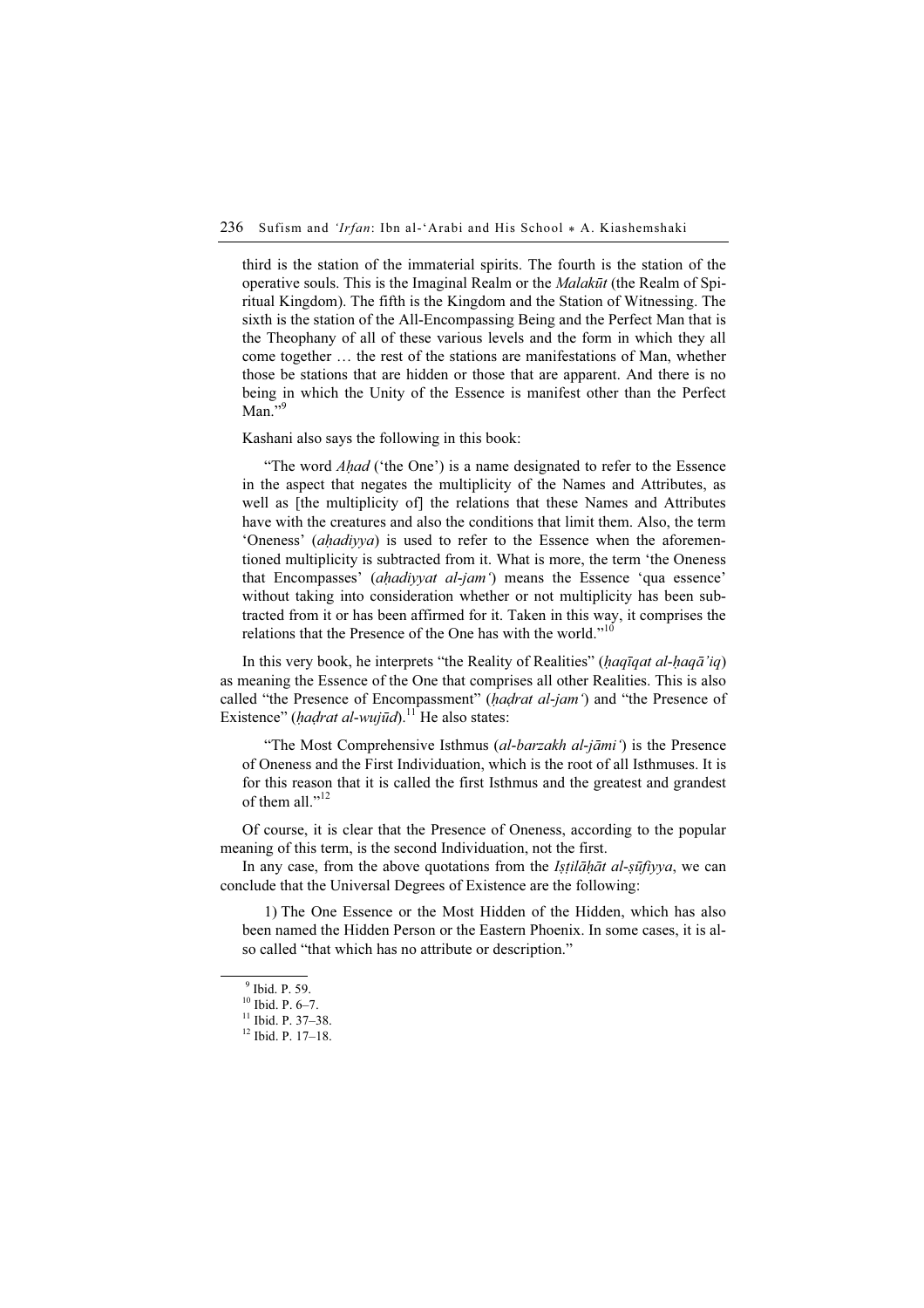2) The All-Encompassing Unity. In this station, the multiplicity and diversity of the names and attributes are negated and therefore from one point of view this can be considered the Essence Itself. On the other hand, it comprises within itself all Divine Names, in a simple way, so that their individualities are lost. This station has also been referred to as the station of "or even closer" and "the Reality of all Realities."

3) The Presence of Singularity: This is the degree in which the multiplicity of the Names, Attributes and the Archetypes of Creatures are manifested. This station has been called "[the station of] the two bows."

4) The level of Spirits and immaterial intellects, which is known as the Realm of Jabarūt (the Divine Power).

5) The station of the Absolute and Separated Imaginal World, which has been named the Realm of *Malakūt* (the Spiritual Kingdom).

6) The level of sensible and material beings that is the Realm of Absolute Witnessing and that has been named the Nasūt (the Corporeal World).

7) The station of the Perfect Man known as the all-encompassing being.

Therefore, in our view, the reason why the aforementioned mystic stated that the Stations are six is that he regarded two of these stations as one. These two are the Presence of "the All-Encompassing Unity" and the Presence of "Singularity." This is because the Presence of Singularity is an expansion and manifestation of the Presence of the All-Encompassing Unity. The difference between these two Presences is simply a matter that lies in the hands of the mystic witnessing them. This has been reconfirmed in the book Mashāriq al-Darārī.

The Majālī are limited to five, first of all, because the first station, which is the station of the Unseen of the Unseen, cannot be considered a *Majla* at all, since it is not manifested in the least. Second, since the last station comprises all of the stations, it also cannot be considered a *Majla*. It is for this reason that there are only five *Majālī*, while there are six stations. However, if we do not accept this difficult explanation, then the stations will be five and the  $Majāl\bar{\imath}$  will be six.

In any case, when we speak of the *Hadarāt* (Divine Presences), we are in reality speaking about stations that are manifested in some way. It is for this very reason that the station of *Ghayb al-Ghuyūb* (the Most Hidden of the Hidden) is not considered one of the *Hadarāt* (Divine Presences). The other *Marātib* (Stations) are not like this, however, and therefore they can be considered amongst the Ḥaḍarāt (Divine Presences). Of course, if we say that the station of Ahadiyyat al-jam' (the All-Encompassing Unity) and the station of Wāhidiyyah (Divine Oneness) are two distinct stations, then the number of *Hadarāt* will reach six, as it was previously related in the Muntahā al-madārik. If we do not take this into consideration, then there will only be five *Hadarāt*. The latter viewpoint has been related in the *Mashāriq al-darārī* and in Oaysari's commentary on the Fusūs.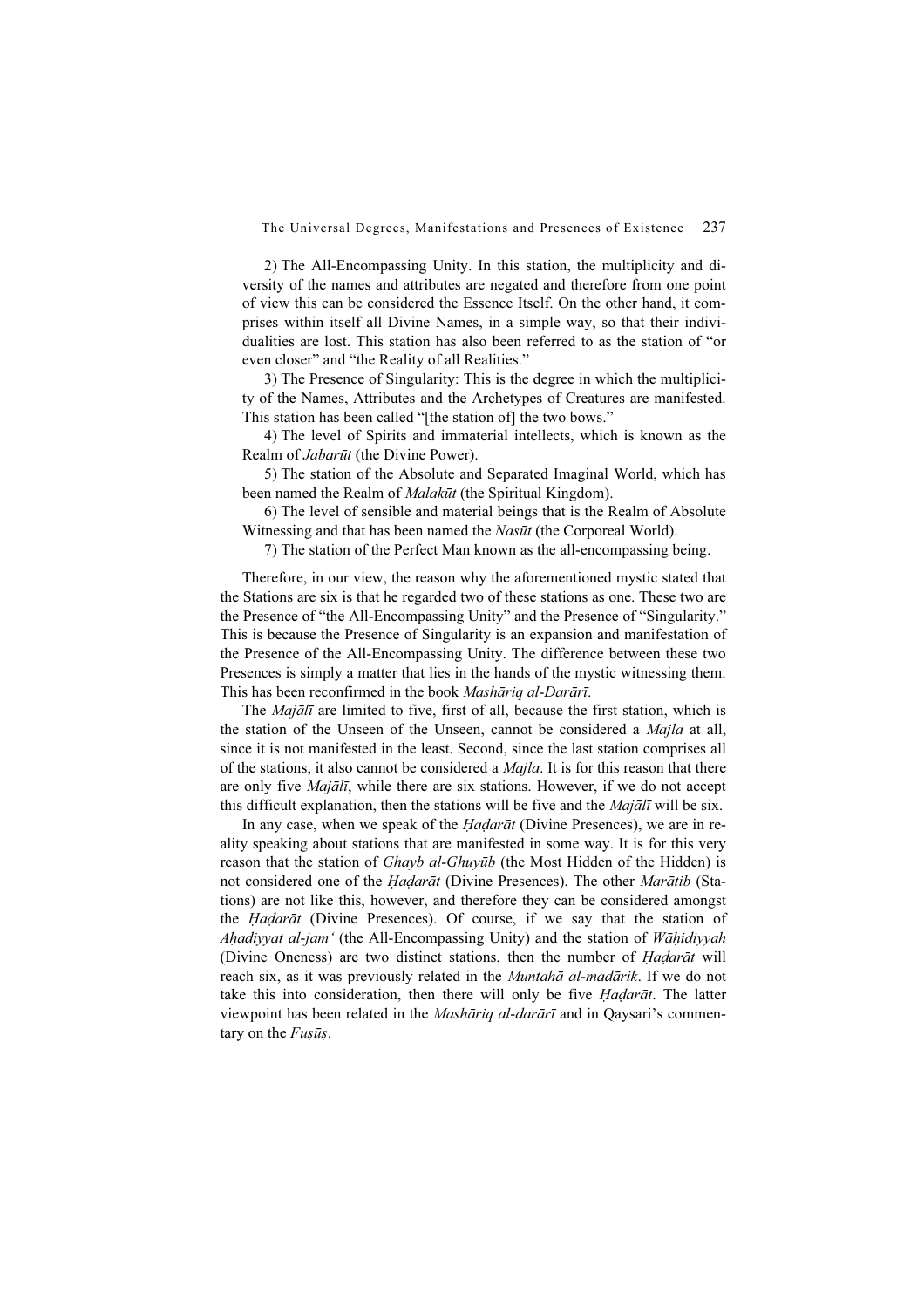#### IV. The Ḥaḍarāt (Divine Presences) in the View of Imam Khomeini

Imam Khomeini in his marginal notes on the *Fusūs al-Hikam* ("The Bezels of Wisdom") has mentioned some interesting points that deserve to be taken into consideration.<sup>13</sup> There, in brief, he says the following:

1) He mentions that there is a difference between the *Hadarāt* (Divine Presences) and the 'Awālim (Worlds). The difference is that the Hadarāt have a relation with the Divine dimension of the Universe, while the 'Awālim' have a relation with its earthly dimension. Or, to put it in other words, he relates the former to the dimension of the Truth, but the latter to the dimension of the cosmos. The reason for this is that being present is a quality that is the sole prerogative of the Truth, while the quality of manifesting something and being in the presence of something is the quality of creation. As a result, there will be five *Hadarāt*, in the same way that there are five 'Awālim.

2) Since the word ' $\bar{A}$ lam (World) means that via which something else is known, each one of the 'Awālim is a locus, in which one of the Hadarāt (Divine Presences) is manifested. In this way, a correspondence is achieved between them.

3) Keeping in mind what has been stated above, the *Hadarāt* come back to the *Dhāt* (Essence) and the *Asmā*' (Names) of the Truth, while the 'Awālim go back to the A'yān Thābita 'Ilmiyyah wa 'Ayniyyah (the Archetypes in the Knowledge of God and the External World).

4) The *Hadarāt* can be arranged in this way:

A. *Hadrat al-Ghayb al-Mutlaq* (the Presence of the Absolute Hiddenness) or Ahadiyyah al-Dhātiyyah (the Oneness of the Essence), which is the hidden dimension of the *Ism-i A'zam* (God's Greatest Name).

B. *Hadrat Ahadiyyat al-Jam'*, which is the manifested dimension of the Greatest Name.

C. Ḥaḍrat al-Ghayb al-Muḍāf (the Presence of the Relative Hiddenness), which is the hidden dimension of the Names of God. It can also be called the station of the *Wāhidiyyah al-Ghaybiyyah*.

D. Hadrat al-Shahādah al-Mudāfah (the Relatively Apparent Divine Presence) that is the manifested dimension of the Names of God. It can also be called the station of the *Wāhidiyyah az-Zuhūriyyah*.

E. Hadrat al-Shahādah al-Mutlagah (the Absolutely Apparent Divine Presence) that is the apparent aspect of the Fayd al-Aqdas (the Most Holy Emanation) and the Fayd al-Muqaddas (the Holy Emanation).

<sup>&</sup>lt;sup>13</sup> Imām Khumaynī. At-Ta'līqāt 'alā Sharḥ Fuṣūṣ al-Ḥikam wa Miṣbāḥ al-Uns. Tehrān: Mu'assisa-i pāsdār-i islām, 1410 L.H. P. 32.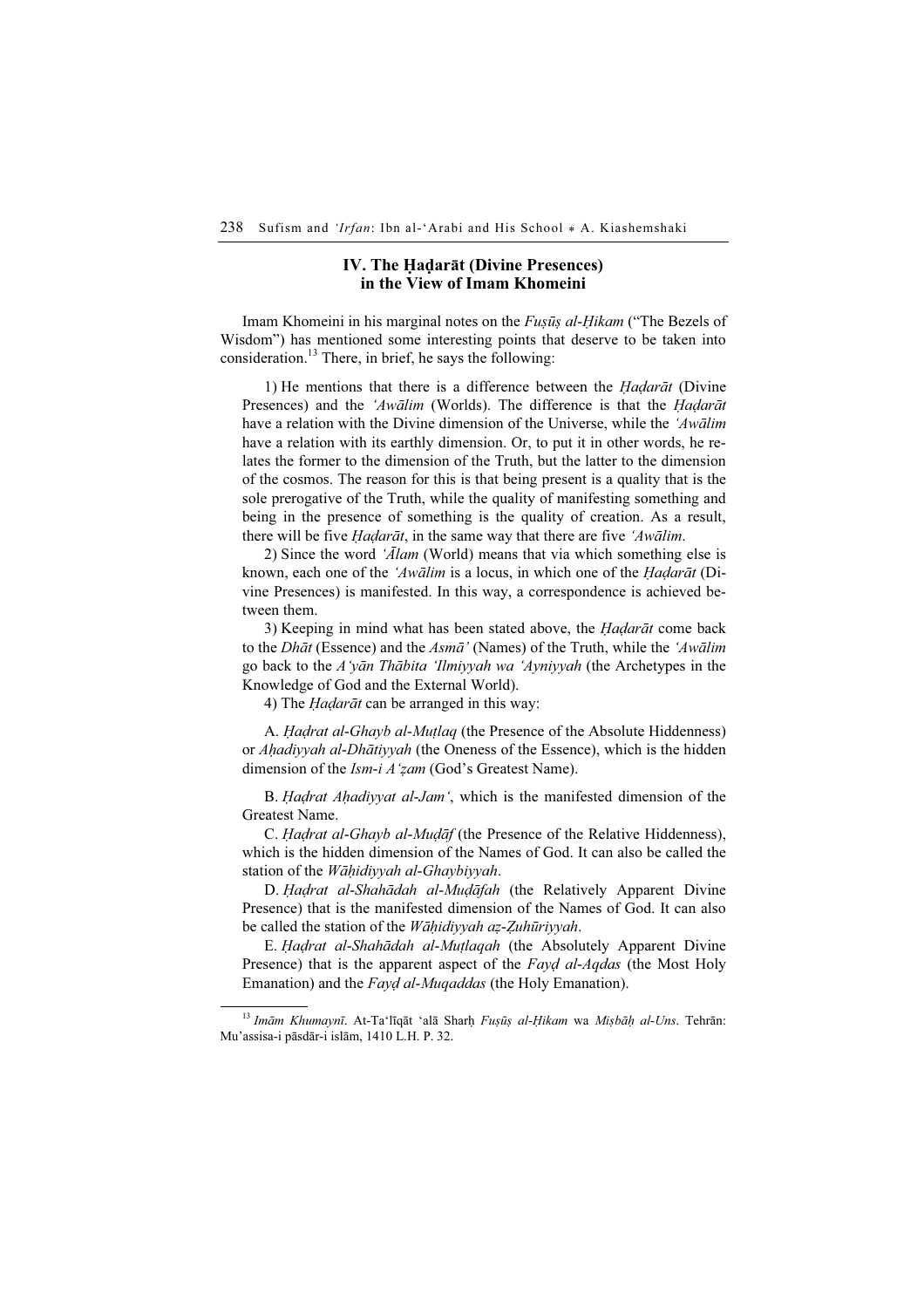In this way, the Five *Hadarāt* (Five Divine Presences) are the following: Aḥadiyyah al-Ghaybiyyah (the Hidden Oneness), Aḥadiyyah aẓ-Ẓuhūriyyah (the Manifested Oneness), Wāḥidiyyah al-Ghaybiyyah, Wāḥidiyyah aẓ-Ẓuhūriyyah, the Fayd al-Aqdas (the Most Holy Emanation) and the Fayd al-Muqaddas (the Holy Emanation). The five 'Awalim (Worlds) will be the following: the *Wajhat*  $al-Kh\bar{a}ss$  (Specific Dimension) or *Sirr al-Wujūdī* (the Existential Secret), the Kawn al-Jāmi' (the All-Encompassing Being) or Insān al-Kāmil (the Perfect Man), the hidden dimension of the  $A<sup>i</sup>$  variance unital (the Archetypes), the apparent dimension of the  $A'v\bar{a}n$  al-Thābitah, or the  $A'v\bar{a}n$  al-Thābitah al-'Ilmiyyah (the Archetypes Present in the Knowledge of God) and the  $\Lambda$ 'yan Mawjūdiyyah al-'Ayniyyah (the Archetypes Existing in the External World). In this case, the first world will be a manifestation of the first *Hadra* (Divine Presence) and the second world will be a manifestation of the second *Hadra*, and so on, until the last of the Presences and the last of the Worlds.

In our opinion, the basis of Imam Khomeini's view regarding the Worlds and the Divine Presences is that the meaning of Divine Presence is *Hudūr* (presence of the Divine). This is an attribute of the Truth, not of its creatures. It is for this reason that all of the *Ḥaḍarāt* must return to the *Ḥaḍrāt-i Lāhūtī* or the station of Divinity (*ulūhiyyah*).

On the other hand, Divine Presence, in the opinion of other well-known mystics whom we have previously mentioned, means the same as *Mazhar/Maḥḍar* (Manifestation). The reason for this is that, according to what can be gathered from the sayings of experts on theoretical mysticism (such as Qunawi, Farghani, Fanari, Kashani, Jami and Seyed Haydar Amuli), the meaning of *Hadra* (Divine Presence) is Maḥḍar or Maẓhar, not Ḥuḍūr (Presence) or Zuhūr (Manifestation, Appearance). In other words, the meaning of this word *Hadarāt* is the Ta'ayyunāt (Individuations, Determinations) of Existence that are sometimes referred to as *Marātib* (Stations, Degrees) and sometimes as *Mazāhir* (Manifestations). Here, by way of example, we will quote one of the sayings of the famous mystic Sa'id ad-Din Farghani from his Mashāriq ad-Darārī:

"Some of the Universal Realities serve as Loci for the manifestation of other Universal Realities, and their Particulars and Corollaries (lawāzim), so that every Reality, be it universal or particular, follower or followed, is related to one of such Loci, in such a way that if its manifestation is taken into consideration that Reality would be under the ruling  $(hukm)$  of that locus and its manifestation would occur according to it. These universal realities are called Degrees (marātib), Worlds ('awālim) and Presences (haḍarāt)."<sup>14</sup>

This is an explanation of the five Divine Presences in the view of Imam Khomeini, and it is based mainly upon his marginal notes to the Qaysari's com-

<sup>14</sup> Farghānī. Mashāriq al-darārī. P. 143.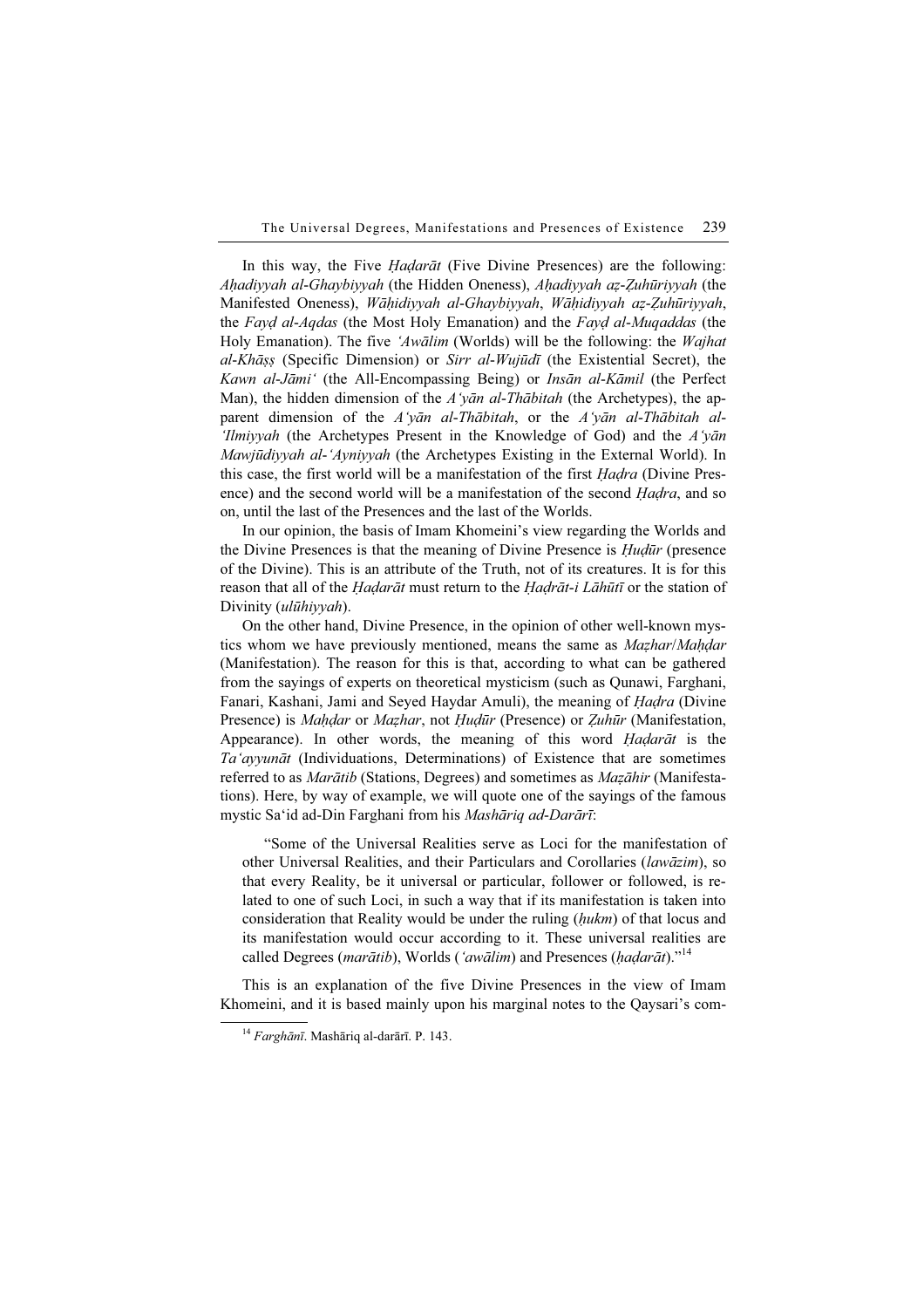mentary upon the *Fusūs al-Hikam*. On the other hand, from certain passages in the Imam's Misbah al-Hidayah, it can be concluded that the universal Degrees of existence, apart from the degree of the Hidden Persona (huwiyyah al-ghaybiyyah), the Hidden of the Hidden (Ghayb al-Ghuyūb) and the level of "That which has no name or sign or attribute," are six in number. These are the same six Degrees that were mentioned in the text regarding the five Divine Presences, quoted from Farghani's Arabic commentary upon the  $T\bar{a}$ 'iyyah. Of course, here we are discussing Degrees, not Appearances. Therefore, the Degrees, according to Imam, will be the following:

1) The Degree of the Essential Oneness (*martabat al-ahadiyyah al*dhātiyyah) or the Hidden Persona (al-huwiyyah al-ghaybiyyah);

2) The Degree of the Station of All-Encompassing Unity (martabat ahadiyyat al-jam'), or the Greatest Name of God, or the First Individuation;

3) The Degree of the Unity (*martabat al-wāḥidiyyah*) or the Second Individuation and the Presence of Knowledge and the Archetypes;

4) The Degree of Power (martabat al-Jabarūt) and the Commanding Lights of the Intellects;

5) the Degree of the Spiritual Kingdom (martabat al-Malakūt) and the Dominant Lights of the Soul (anwār al-isfahbudiyyah an-nafsiyyah) and the Imaginal Forms;

6) The Degree of the Kingdom (*martabat al-mulk*) and the *Nāsūt* (the Corporeal World of the Material Beings that have time and place);

7) 7) The Degree of the All-Encompassing Existence or the Perfect Man.

## V. The Manner in which the Truth is Manifested in Degrees and Presences of Existence in the View of Imam Khomeini

Imam Khomeini in his famous book Miṣbāḥ al-Hidāyah, after mentioning the Hidden Persona, which is also referred to as the 'Anqā' al-Maghrib (the Western Phoenix) and the Station of "That which has no name or sign" ( $L\bar{a}$  ism lahu wa  $l\bar{a}$  rasm lahu), points towards the fact that the aforementioned station was not fathomed by any of the prophets and apostles. This was even so for the Seal of the Absolute Muhammadan Sainthood or the Seal of Prophecy. Keeping this in mind, the Prophet said: "We have not known You as You deserved to be known and we have not worshipped You as You deserved to be worshipped." Rather, the Friends of God and the Possessors of Knowledge have admitted that the pinnacle of wisdom of the Possessors of Mystical Witnessing, not to mention those predisposed to purely intellectual discussions, is simply the admission that they cannot know the Truth as it deserves to be known.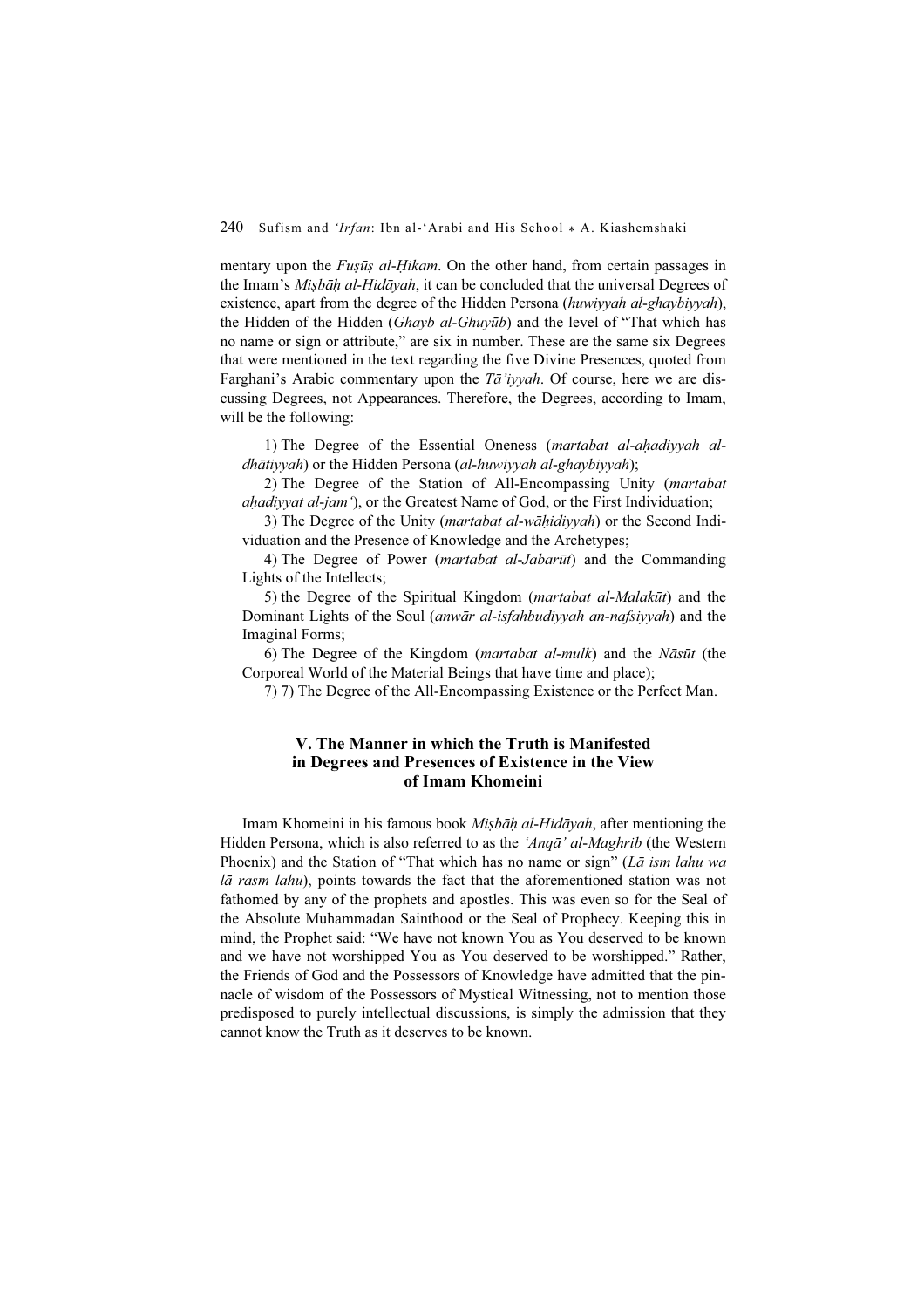Imam Khomeini says that the first Manifestation of the Truth is the Most Holy Effusion.<sup>15</sup> This is so even though the first Individuation of the Truth is the Presence of the Oneness. In the same way, the Holy Emanation is a Manifestation, not an Individuation.

Therefore, according to his special terminology, there is a difference between Manifestation (tajallī), which implies becoming apparent (zuhūr) and Individuation, which presupposes the Locus of Manifestation and Self-Disclosure. It is for this very reason that Manifestation is Emanation  $(f \alpha y d)$ , while Individuation is the Receiver of Grace (*mustafid*). Because of this we read in the *Misbah al-*Hidāyah that the first Mustafīd (Receiver of Grace from the Most Holy Emanation) is the Ism al-A'zam (the Greatest Name of God) or Allah.<sup>16</sup>

According to what we learn from Qaysari's commentary upon the  $Fus\bar{u}s$  and even from the *Fuṣūṣ* itself, the Holy Emanation is a medium between the Divine Presence of the Unity of the Divine Names and the Presence of Divine Knowledge or the World of Meanings and Forms (' $\bar{A}$ lam al-Ma'ānī wa 'l-Irtisām).<sup>17</sup> On the other hand, from the words of Imam Khomeini, it follows that the Most Holy Emanation is a medium between the Hidden Dimension of the Divine Person, or the Hidden Persona, on the one hand, and all Individuations of Essence, Names and Archetypes, on the other. It begins with the Hidden Oneness (al-Ahadiyyah al-Ghaybiyyah) and ends with the World of Meanings and Archetypes. In the same way, the Holy Emanation  $(Al-Fayd al-Aqdas)$  is a medium between the Station of Divinity, or the Presence of Divine Unity, on the one hand, and the Individuations of the Possible Beings in the External World, on the other. It begins with the Enraptured Angels (al-malā'ika al-muhayyamūn) and ends with the Material World.

It is for this reason that, according to the most renowned mystics, Emanation  $(f \alpha y d)$  is a medium between the Truth and Its creation, meaning thereby the Archetypes Present in God's Knowledge and the Archetypes of the Beings in the External World. This has been named ' $\bar{A}$ lam ("The World"), Siwa ("[What is] Other than God") and Khalq ("Creation"). On the other hand, in the parlance of Imam Khomeini, Emanation has a more general meaning. This is because, according to him, Fayd implies Mutlaq al-Wisāta (Absolute Intermediacy) and Tajallī (Manifestation) between the Truth in the most specific meaning of this term *(al-haqq bi 'l-ma'nā al-akhass*), that is the Hidden of the Hidden, and the Creation, that is the Absolute Individuation (mutlaq al-ta'ayyun). This includes the Individuations of the Names of God, which, in the view of most mystics, lie at the Threshold of the Truth, not at doorsill of the Creation. Therefore, all Individuations and Presences, from the Oneness (*ahadiyyah*) and Unity (*wāhidiyyah*)

<sup>&</sup>lt;sup>15</sup> Imām Khumaynī. Mișbāḥ al-Hidāya ilā Khilāfah wa 'l-Wilāyah. Tehrān: Mu'assisa-i nashr wa tanzīm āthār-i Imām Khumaynī, 1376 S.H. P. 16. <sup>16</sup> Ibid. P. 17.

<sup>&</sup>lt;sup>17</sup> Qayşarī. Sharḥ Fuṣūṣ al-Ḥikam. P. 65.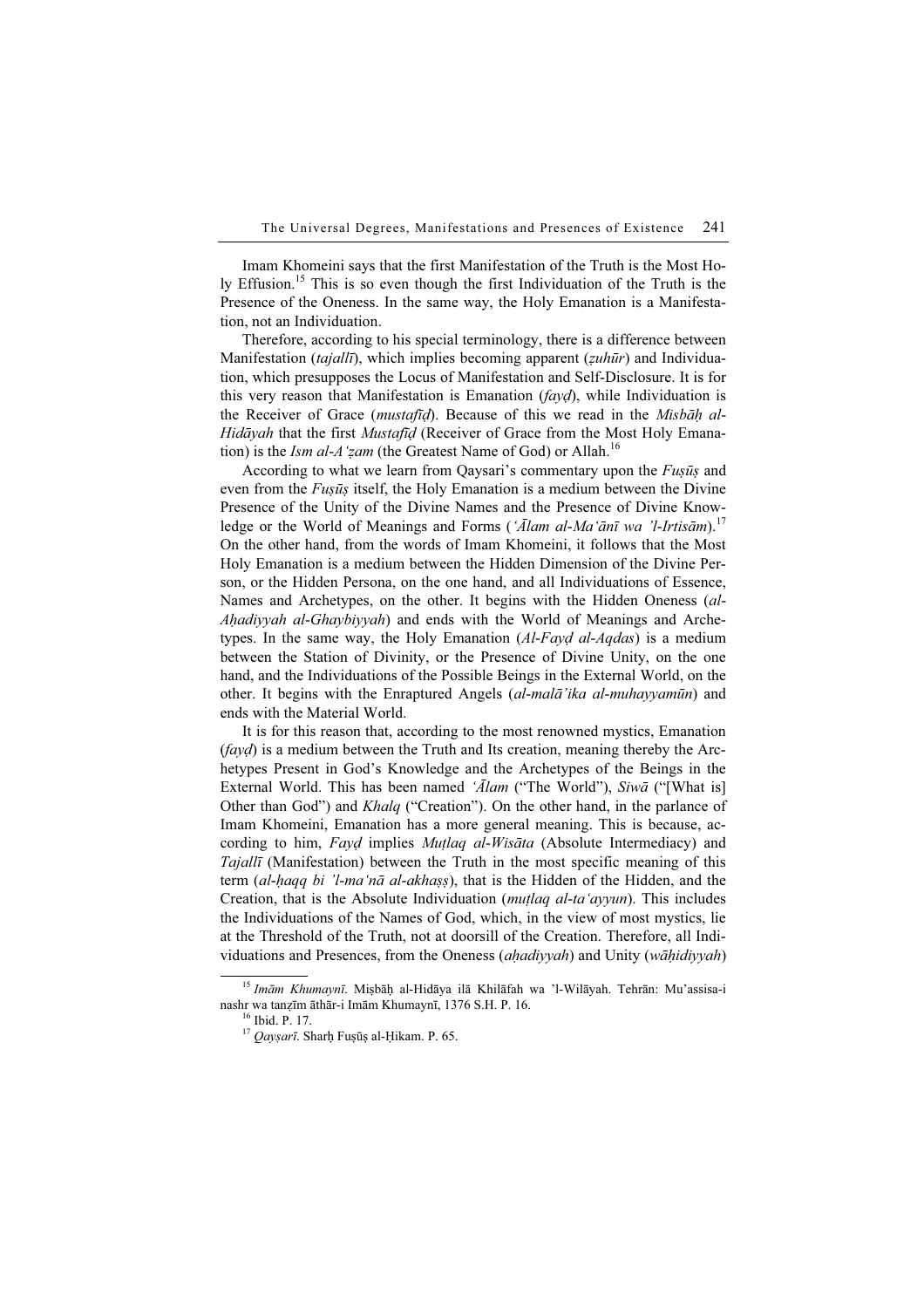to *Jabarūt, Malakūt* and *Nāsūt*, are both Recipients of the Divine Grace and Bestowers of it. It is for this reason that Imam also considers the Degree of the First Individuation of Hidden Unity, which is the same as the the Station of the Greatest Name, to be both a Granter and a Recipient. In any case, the first Individuation of the Most Holy Emanation is the Presence of Divine Oneness conditioned with Absoluteness, that is, the Greatest Name that includes within itself all the Beautiful and Powerful Names of God.<sup>18</sup>

After the aforementioned Individuation, which is also the first Individuation of the Most Holy Emanation, Imam Khomeini mentions the second Individuation of this Emanation. This is none other than the Presence of All-Encompassing Unity or the Presence of Divine Knowledge. This is also the first instance, in which Multiplicity manifests itself. This will also be the source of all other multiplicity that manifests itself in the subsequent degrees.<sup>19</sup> Sometimes he refers to this Degree as the Degree of Divinity (*martabat al-ulūhiyyah*).<sup>20</sup>

Imam Khomeini also believes other Individuations of the Reality of Existence to be Individuations created through the Forms of the Divine Names or the Archetypes (ta'ayyunāt al-kawniyyah bi 'ṣ-ṣuwar al-asmā' al-ilahiyyah aw al $a'y\bar{a}n$  al-th $\bar{a}b$ itah). This Degree is referred to as the Presence of Knowledge, the Station of Inscription and the World of Meanings. According to his explanation, God's Names and Attributes possess effects that are the Realities of the External Beings. They exist through the Existence of the Truth, not through that of Its creation. For this very reason, it has been said that the Archetypes "have never felt the fragrance of existence." Therefore, their uncreatedness must be viewed as the uncreatedness of the Divine Essence.<sup>21</sup>

God's Names differ in the aspect of their Comprehensiveness and Being Comprehended, Universality and Particularity, Priority and Posteriority. It is for this reason that their Individuations in the Presence of Knowledge are also different. Therefore, the same relations that exist between the Names of God, also exist between their Individuations. For this reason, Imam Khomeini states in the Mişbāh al-Hidāyah that the first Individuation in the World of Archetypes or Individuations ( $a'y\bar{a}n$ ) is the Greatest Name, that is All $\bar{a}h$ , which is also the most Comprehensive of His Names. This is because this Name is the most Inclusive of all the Names. The Archetype that is derived from the Manifestation and Individuation of this Name is the Archetype of the Perfect Man. Now, all other Archetypes fall under the Sovereignty of this one and accept the Divine Emanation through it.<sup>22</sup> In conclusion, the relation between the Archetype of the Perfect

<sup>&</sup>lt;sup>18</sup> Imām Khumaynī. Miṣbāḥ al-Hidāya. P. 17.<br><sup>19</sup> Ibid. P. 18.

<sup>20</sup> Ibid. P. 22.

 $21$  Ibid.

<sup>22</sup> Ibid. P. 30.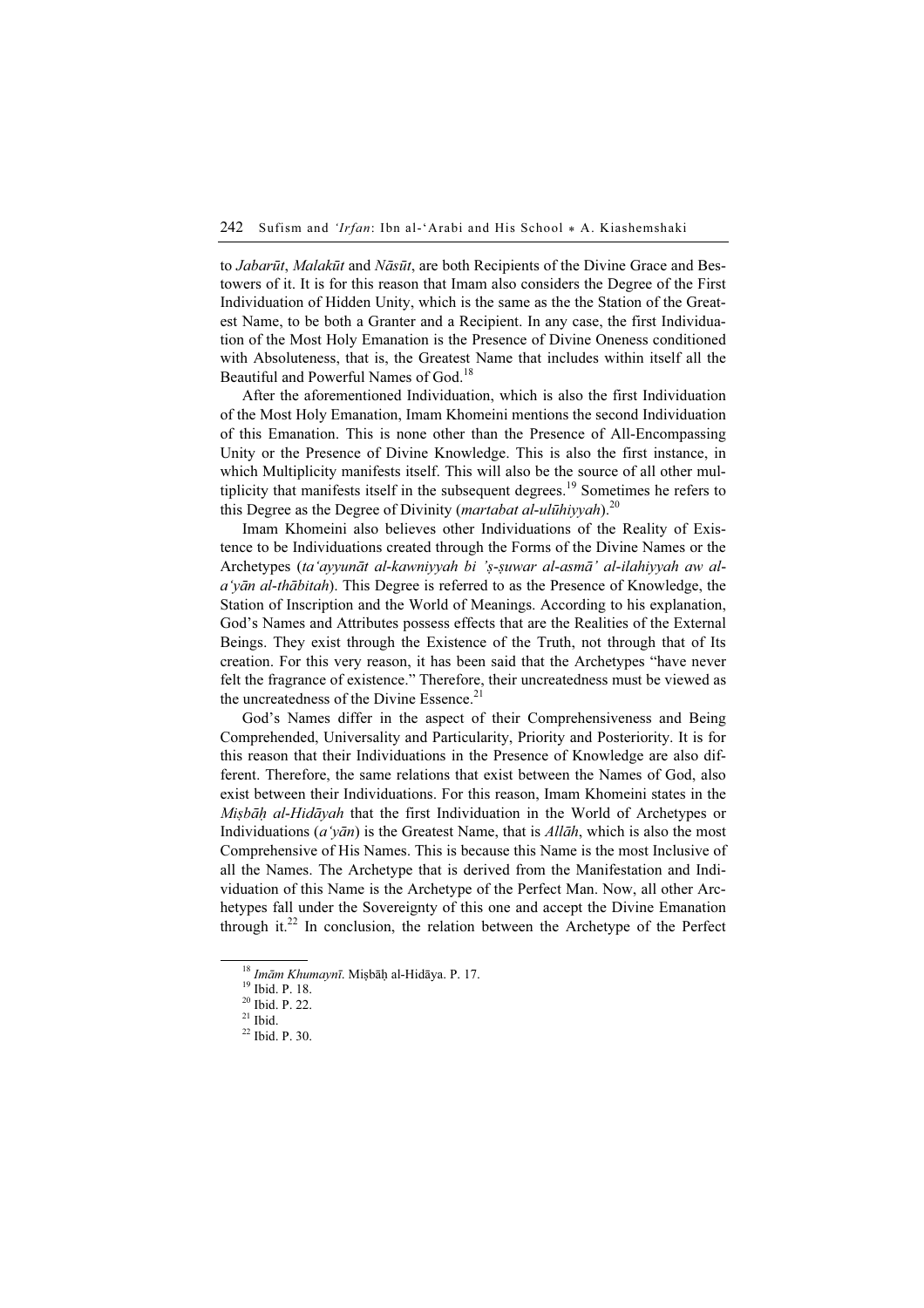Man and other Archetypes is the same as the relation between the God's Greatest Name and His other Names in the Presence of Divine Unity.

Hitherto, we have been discussing the Individuations and the Universal Degrees of the Existence of the Truth in light of the Degrees of His Essence. After that, Imam attempts to explain the Contingent Individual Individuations (alta'ayyunāt al-imkāniyyah al-'ayniyyah) that are related to the beings of the external world. These, in turn, can be divided into the World of Command ('ālam *al-amr*) and the World of Creation ('*ālam al-khalq*).<sup>23</sup>

The first Manifestation of the Presence of the Truth in the Presence of the Archetypes is the Absolute Will and the Universal Existence that is referred to as the Holy Emanation, the Existence that is spread upon the Archetypes, the Breath of the Merciful, the Lordly Breath, the Closest Veil, the Prime Matter, the Greatest Isthmus, the Station of Coming Near, the Station "or even closer," the Muhammadan and Alian Station and in other terms.<sup>24</sup>

The first Individuation from the Holy Emanation in the External World is called by the philosophers "the Reality of the Intellect" and by the mystics, the Reality of the Spirit. Its World is the Presence of the Spirits and the World of Power that comprises the Latitudinal Commanding Intellects and the Longitudinal Illuminating ones. In order to prove the existence of this degree (the Intellectual Reality), Imam Khomeini presents a special demonstration that one can find in the *Miṣbāḥ al-Hidāyah*.<sup>25</sup> I have extensively discussed this matter in my treatise "Spiritual Sovereignty in the Islamic Mysticism."<sup>26</sup>

After the Station of the Intellect and the Power, comes the Imaginal World and the Angelic Kingdom. Imam Khomeini refers to them briefly, without going into detail. One can find valuable discussions regarding this matter in such books as *Miṣbāḥ al-Uns*,<sup>27</sup> Qaysari's commentary on the  $F \mu s \bar{u} s^{28}$  and also in the introduction to Jami's Naqd al-Nuṣūṣ.<sup>29</sup>

Regarding the Perfect Man or the All-Encompassing Being, Imam Khomeini presents an insightful discussion in a certain passage in the Miṣbāḥ al-Hidāyah. In his marginal notes to the chapter on Idris (Enoch) in the  $Fus\bar{u}s$ , he admits that there is a correspondence between God's Greatest Name and His other Names. Such a correspondence also exists between the Archetype of Perfect Man and the rest of the Archetypes Present in God's Knowledge. In fact, the same correspondence exists between the Holy Emanation and the External Created Individua-

<sup>23</sup> Ibid. P. 44.

<sup>24</sup> Ibid. P. 45.

<sup>&</sup>lt;sup>25</sup> Ibid. P. 59.<br><sup>26</sup> *Abū 'l Faḍl Kiyāshimshakī*. Wilāyat dar 'irfān. P. 285.

<sup>&</sup>lt;sup>27</sup> Shams al-Dīn Ibn Ḥamza al-Fanārī. Miṣbāḥ al-uns bayna 'l-ma'qūl wa 'l-mashhūd. Ed. M. Khājavī. Tehrān: Intishārāt-i Mawlā, 1374/1995. P. 179.<br><sup>28</sup> Qayṣarī. Sharḥ Fuṣūṣ al-Ḥikam. Chapter 6 of the Introduction.<br><sup>29</sup> Jāmī. Naqd al-nuṣūṣ. P. 52.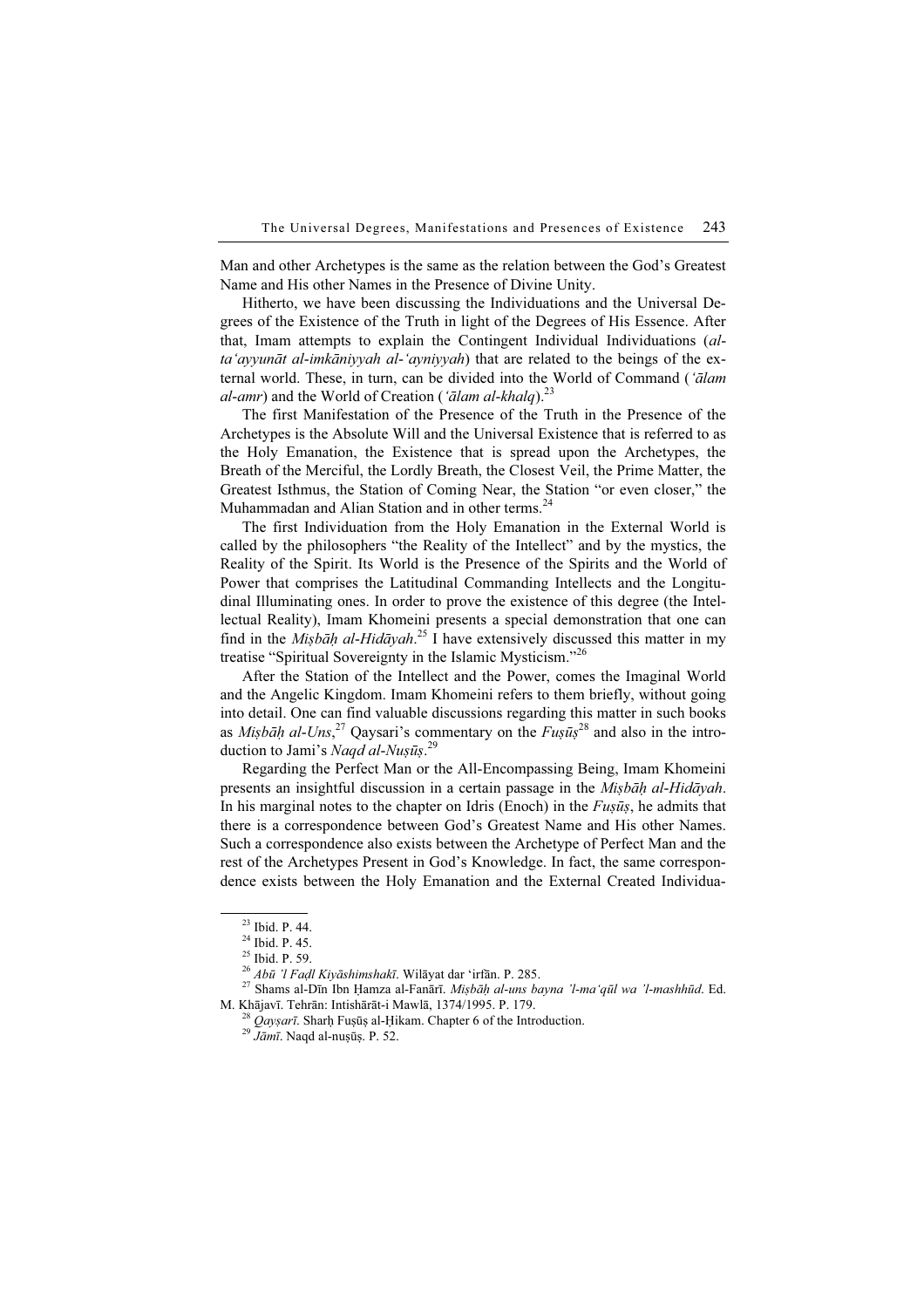tions, which begin with the Throne of the Intellect and terminate at the Earth of the Matter. This is because all three realities possess the True Real Oneness (alwaḥdah al-ḥaqqah al-ḥaqīqiyyah). One of them is Principal and Hidden, while the other is Principal and Manifest. Finally, the third is Shadowy ( $zill\bar{\imath}$ ).<sup>30</sup>

Therefore, the Universal Degrees of Being (that are referred to as the Five, Six or Seven Presences) and also the ways of the Manifestation and Appearance of the Truth (which is the principle and basis of Existence) in the aforementioned Degrees, according to Imam Khomeini, can be listed as follows:

The Hidden Persona (al-huwiyyah al-ghaybiyyah) — the Most Holy Emanation (the first Self-Disclosure or Appearance) — the Presence of Oneness (*hadrat al-ahadiyyah*: the first Individuation) — the Presence of Unity — the Archetype of the Perfect Man — the World of Archetypes the Holy Emanation — the World of Intellect or the *Jabarūt* — the Imaginal World or the *Malakūt* (the Spiritual Kingdom) — the World of Nature or the  $N\bar{a}s\bar{u}t$  — the Perfect Man (in the Ascending Arc).

In the view of Mirza Mehdi Ashtiyani (which, in reality, is a summary of the viewpoints of the greatest mystics and sages of all times), the Degrees of Existence can be understood as Books that are the manifestations of the Divine Knowledge and Speech. According to him, the first Station of the Divine Scriptures is that of the Divine Quran (which is the basis of all Universal Scriptures, and the source of all Books of God, and the cause of the entire Tablets of the Truth and Creation), which is the Presence of Essential Oneness and the Station of the First Individuation, which is [also] called the Station of Encompassment, the Reality of Realities, the Muhammadan Reality, the Station of "or even closer," and the Highest Horizon.

The second of the Stations of the Divine Scriptures is the Presence of Divine Unity and the Second Individuation, which lies before the subsequent Stations and is the Station of Encompassment, the Presence of the Cloud, the Second Isthmus, the Station of the Two Bows, the Wide Mercy and the Radiant Muhammadan Reality. In the parlance of the Quran, it is called Umm al-Kitāb (the Mother of Books).

The third Station from amongst the Stations of the Divine Scriptures is the Station of the Existentiating Self-Disclosure (al-tajallī al-ījādī) of the Truth, and the Holy Emanation, and the Universal Providential Existential Mercy (al-raḥmah al-'āmmah al-'ināiyyah al-wujūdiyyah). This is also referred to as the Existentiating Word, the All-Permeating Divine Will, the Comprehensive Mercy, the Breath of the Merciful and the Truth Through Which Creation Takes Place (al-haqq al-makhlūq bihi). The fruit of this Self-Disclosure is the manifestation of what is hidden in the Hiddenness of the Persona of the Truth and what

<sup>30</sup> Imām Khumaynī. Miṣbāḥ al-Hidāya. P. 148.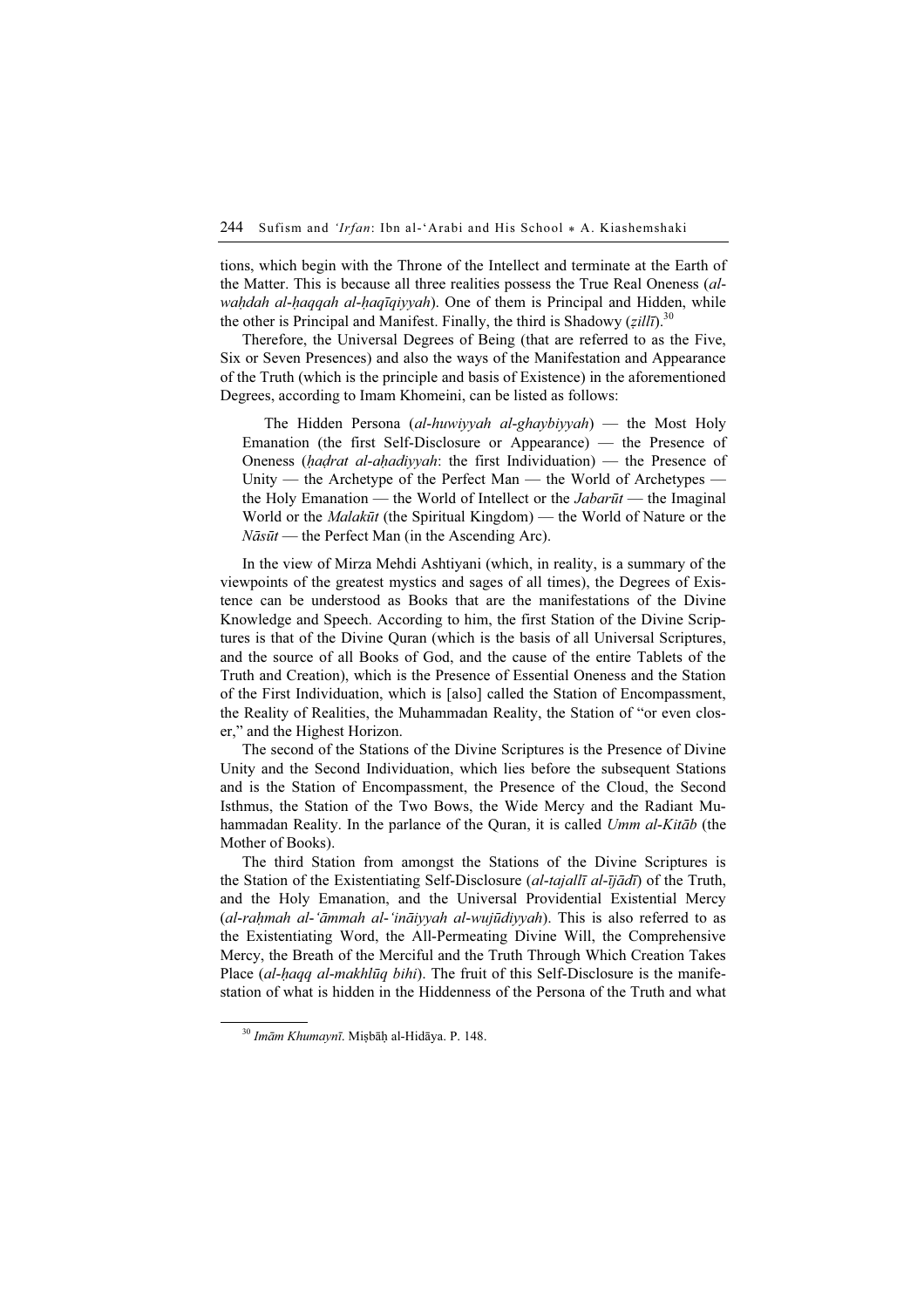is hidden in God's Knowledge. This Station is also called the Engendered Book  $(al-kit\bar{a}b\ al-takw\bar{u}n\bar{i})$  of the Truth, because it is the fruit of the Engendering Existential Word (kalimah al-wujūdiyyah al-takwīniyyah) "Be!" (kun). In other words, it is the first word that the Contingent Beings heard and that encouraged them to come into existence. This Scripture and Station can be divided into two types of Books — the Book of the Horizons and the Book of the Soul. The Book of the [Human] Soul itself can be divided into four types and stations: 1) the Divine Intellectual Book of Power (al-kitāb al-jabarūtī al-'aqlī al-ilahī); 2) the Book of the Souls of the Highest Angelic Kingdom (al-kitāb al-malakūtī al-a'lā'ī al-anfusī); 3) the Angelic Book of Imagination and Soul (al-kitāb al-malakūtī al-nafsī al-khayālī); 4) the Book Written in the Spread-Out Scroll (al-kitāb al-mastūr fī 'l-riqq al-manshūr), that is, the Prime Matter. The Book of the Soul can, in turn, be divided in two kinds: the *'Illiyīn* and the *Sijjīn*. The *'Illiyīn* has two sub-categories: the Highest 'Illiyīn and the 'Illiyīn.

Now, the text that comprises within itself all of the principal Scriptures of God is the Most Comprehensive Quran, Which is the Human Being. This is the Clear Imam (imām al-mubīn) and the Clear Scripture (kitāb al-mubīn). Since the all-encompassing existence of Man corresponds to the degrees and stations of the Quran, the inner layers of the Scripture, that is the Quran, are equal in number to the Quranic existence of the Perfect Man (in other words, to his seven Inner Layers — or, according to one interpretation, seventy layers).

It is for this reason that the Seven Subtleties (or Subtle Levels) (lață'if) of Man's being correspond to the seven Levels of the Book of Existence. Thus, the Subtlety of Nature in the Presence of Man resembles the Book Written in the Spread-Out Scroll (i.e., the Material World). Next, the Subtlety of the Soul resembles the Book of Predestination and the Tablet of Erasure and Inscription. The Subtlety of the Heart corresponds to the Protected Tablet and the Manifest Book. The Subtlety of the Intellect resembles the Book of the Power (Jabarūt) and the Highest Pen. The Subtlety of the Secret resembles the Book of Divinity and the Presence of Unity. The Subtlety of the Hidden corresponds to the Presence of the Essential Oneness, and the Book of He-ness, and the Station of "or even closer." Finally, the Subtlety of the Most Hidden resembles the Most Hidden of the Hidden.

In this way, the Seven Subtleties of the Perfect Man (which are also called the Seven Cities of Divine Love) correspond to the Seven Inner Meanings of the Quranic Existential Scripture.

Hence, it can be concluded that the number of the Divine Scriptures equals the five or six Presences, or the Seven Great Surahs (sab' al-mathānī). In addition, the Presence of the Perfect Man constitutes the sixth or seventh of them and comprises within itself the spiritual words and letters of all other Presences. This Divine Scripture is the last of the Stations of Existence, taken in the aspect of its Form and its Particular Created Appearance. On the other hand, in the aspect of